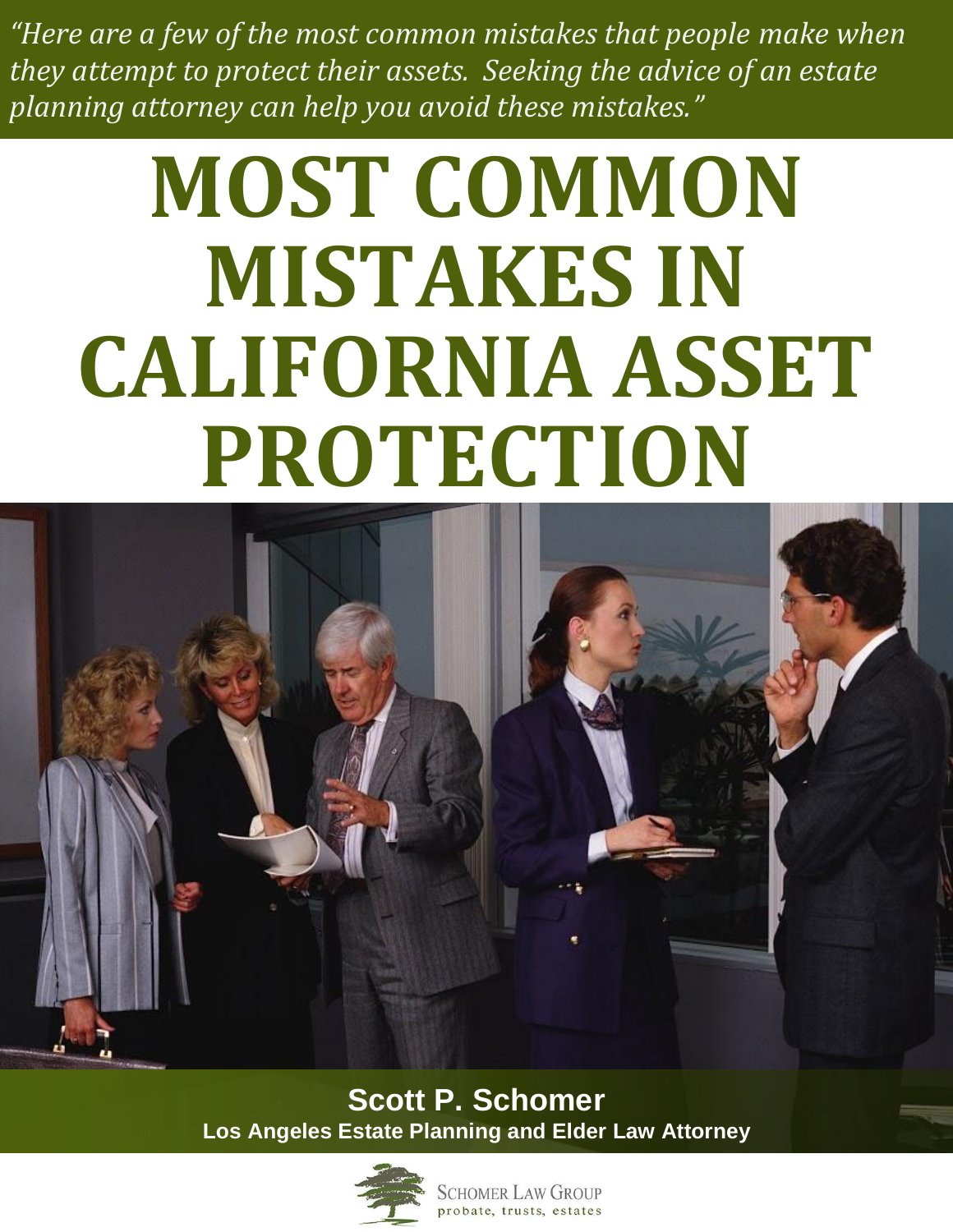

Asset protection is an important part of general estate planning. Being able to properly shield your assets from creditors is crucial in preserving your estate for your family. Creditors include, not only bill collectors, but anyone who obtains a legal judgment against you, such as with lawsuits.

Asset protection can be tricky, though. Here are a few of the most common mistakes that people make when they attempt to protect their assets. Seeking the advice of an estate planning attorney can help you avoid these mistakes.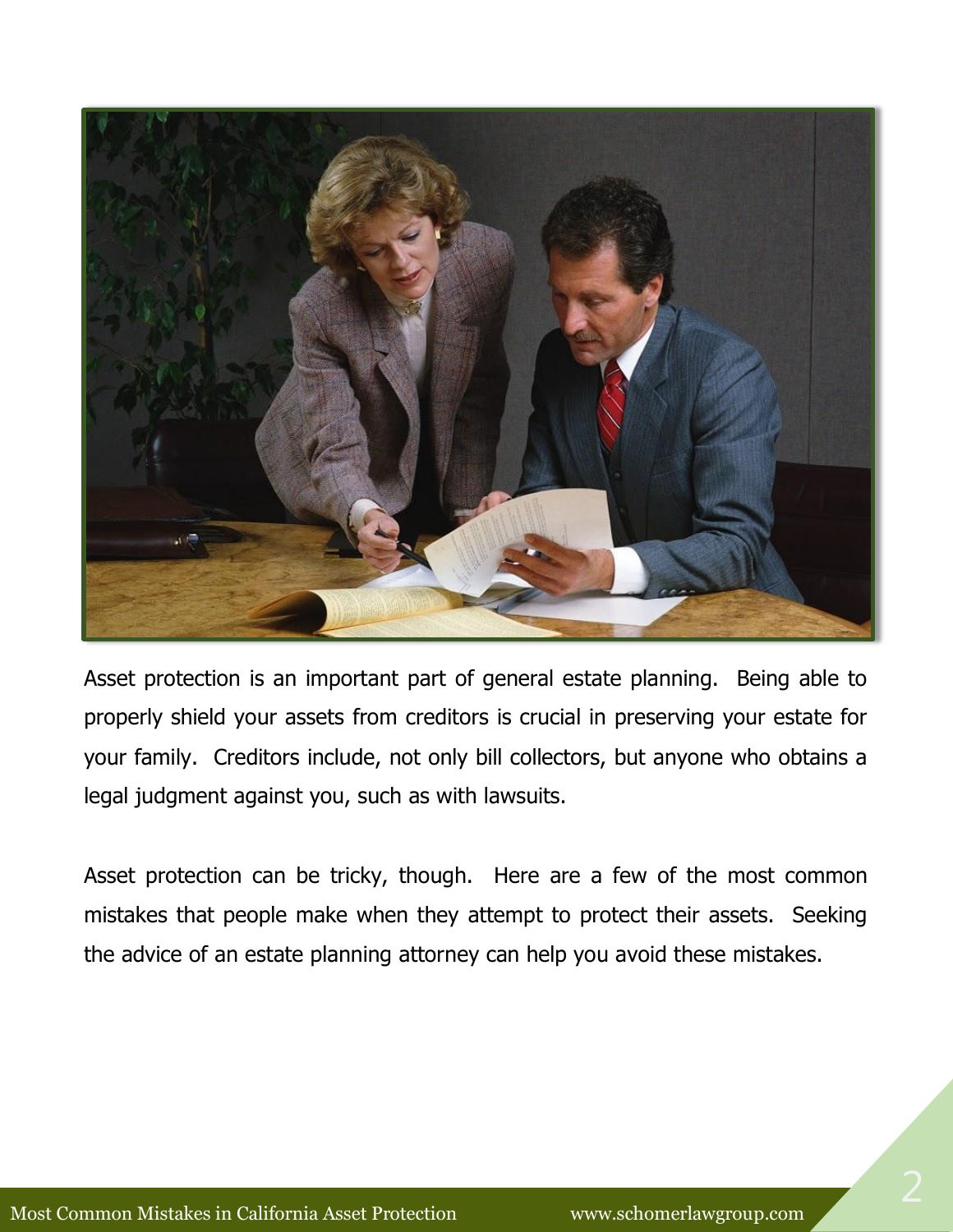# **Seeking Counsel Too Late**

It is most likely too late to protect your assets once a claim has been made by a creditor. The reason is that, any transfers of assets made with the intent to

delay or defraud a creditor will be considered a "fraudulent transfer" and reversed by the court. Even if the transfer was not made with that intent, depending on the circumstances, it may difficult to prove otherwise. In fact, in some states, if an asset transfer occurs after a lawsuit has been filed, that transfer is automatically ruled fraudulent. However, even asset transfers made before the lawsuit is actually filed, can be seen as fraudulent, if the acts being complained of, occurred before the transfer was made. It is



very important to engage in asset protection as early as possible, to avoid these complications.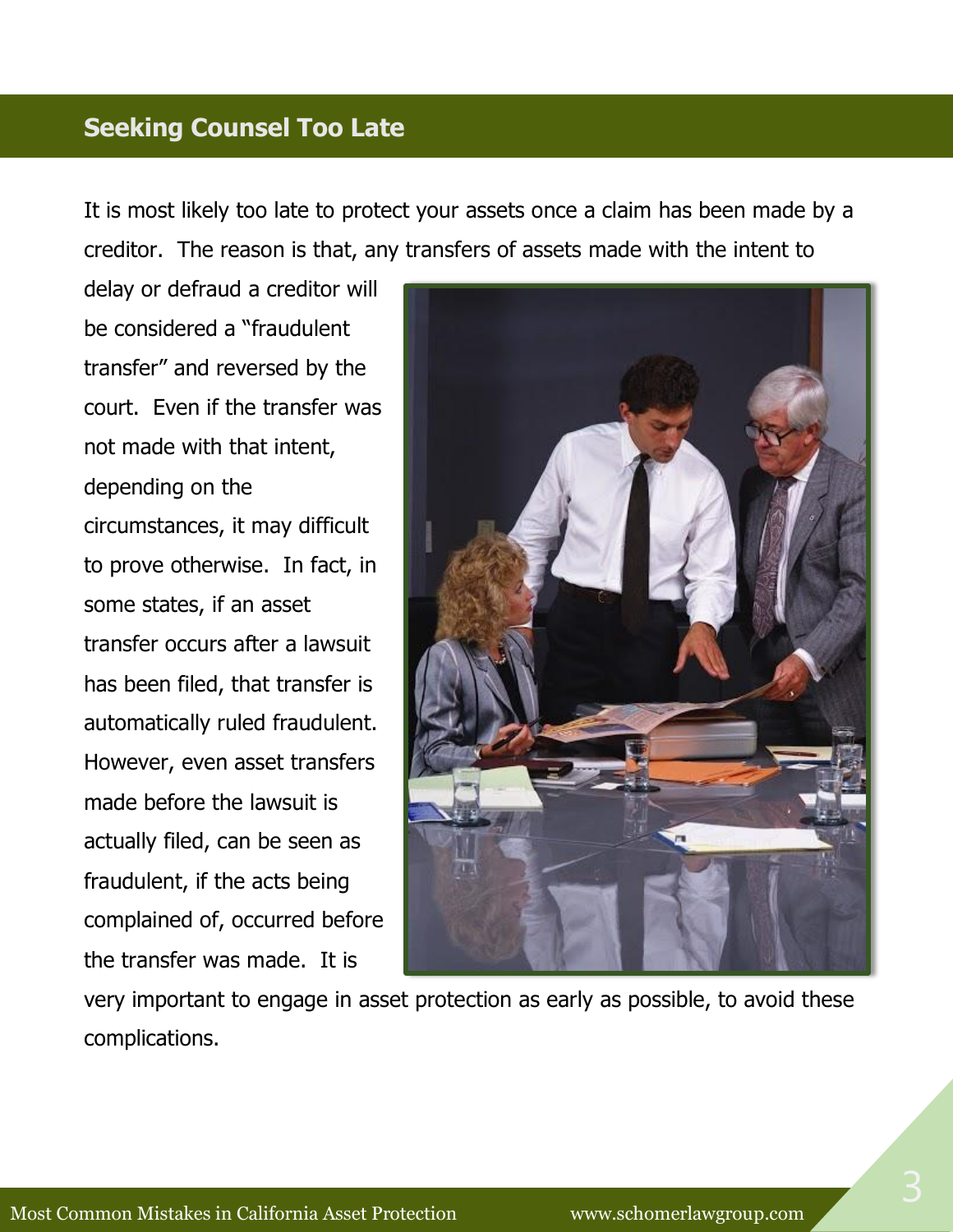# **Hiring an Inexperienced Attorney**

The unfortunate reality is, not all attorneys have the expertise to properly handle asset protection planning. Just as you wouldn't go to your family doctor to perform heart surgery, you need to seek the advice of an experienced estate planning attorney with expertise in asset protection. This area of the law requires a unique understanding of several legal disciplines, including trusts, property, domestic bankruptcy and debtor-creditor issues, among many others.

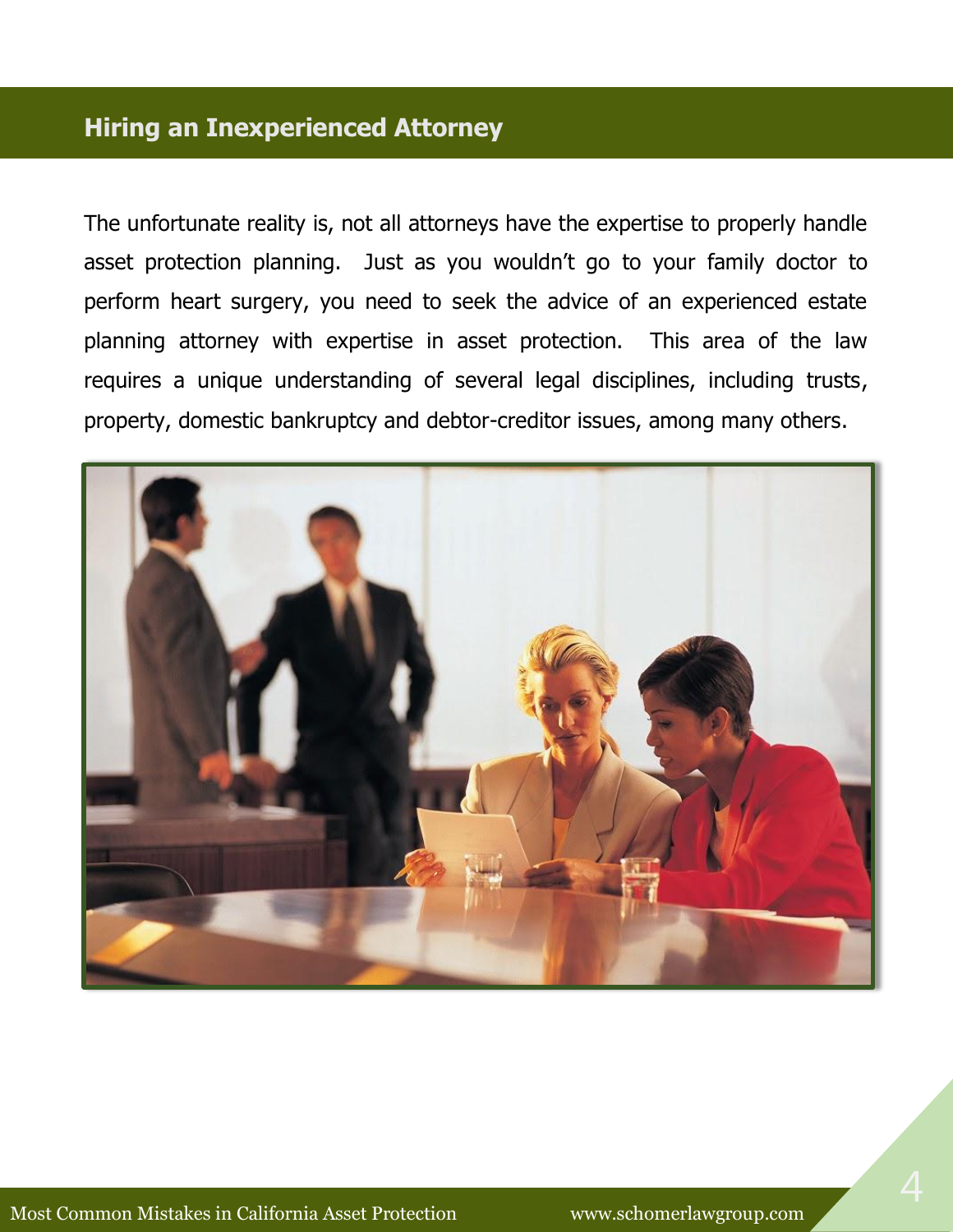#### **Protecting Too Many Assets**

You may wonder, how can you protect **too many** assets? Well, the issue once again is the appearance of fraudulent transfers. When an individual takes steps to protect all of his assets, courts often see that as extrinsic evidence of the intent to hide assets from creditors. Obviously, individuals who purposefully hide their assets from creditors, will not readily admit to doing so. This leaves the courts with the job of determining, from the circumstances, whether that intent exists. The best thing to do is be satisfied with obtaining a reasonable level of asset protection. This notion is referred to as "nest egg" planning.

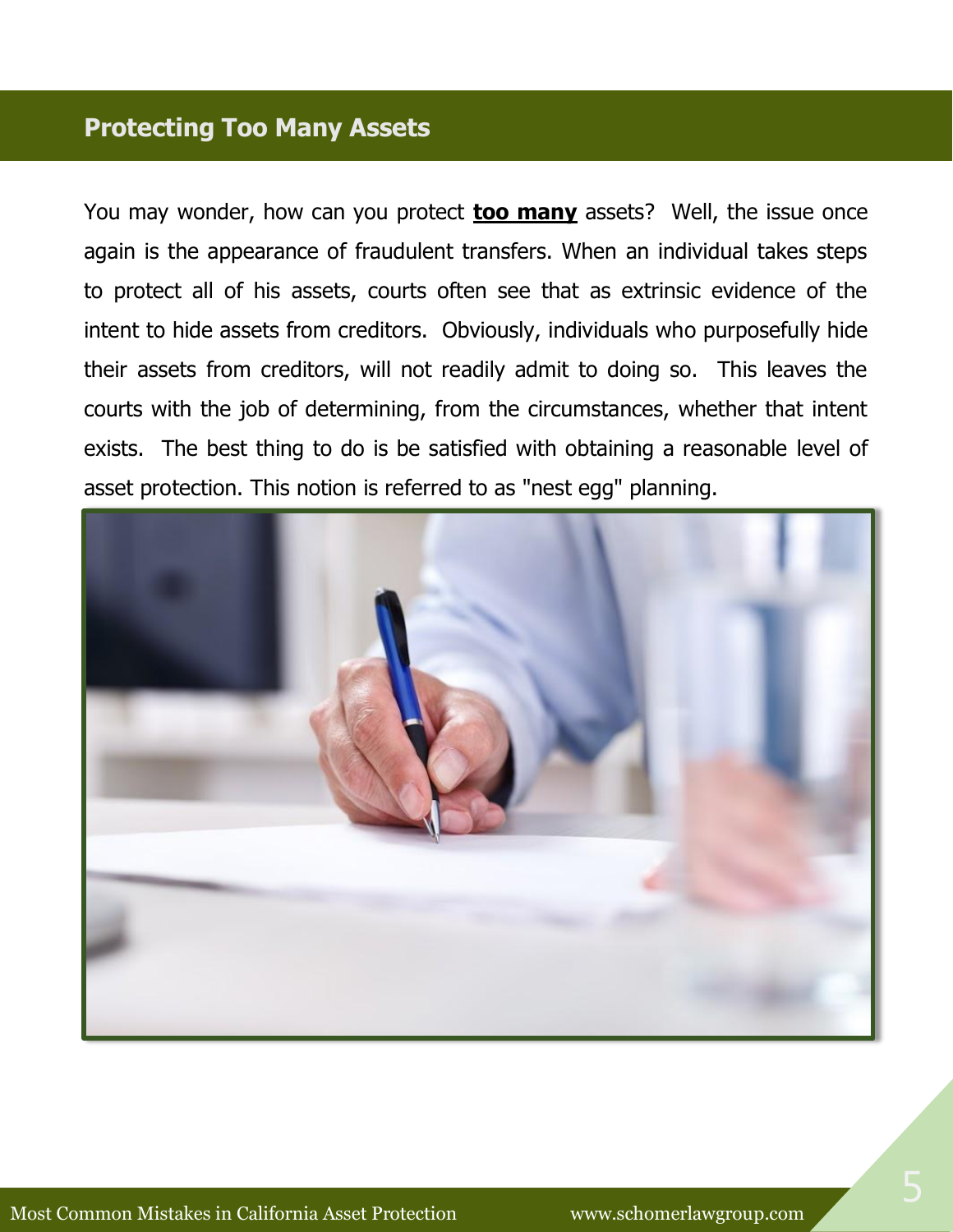# **Overlooking Life Insurance and Annuities**

Life insurance and annuities are two of a very limited group of investments that are usually protected against creditor claims. The public policy underlying this principle is based on the notion that life insurance and annuities are necessary for the debtor and his or her family to maintain at least a minimum level of financial security, so they do not become reliant on public assistance. For this reason, it is a good idea to assess your estate and determine whether life insurance and annuities need to be included in your financial portfolio.

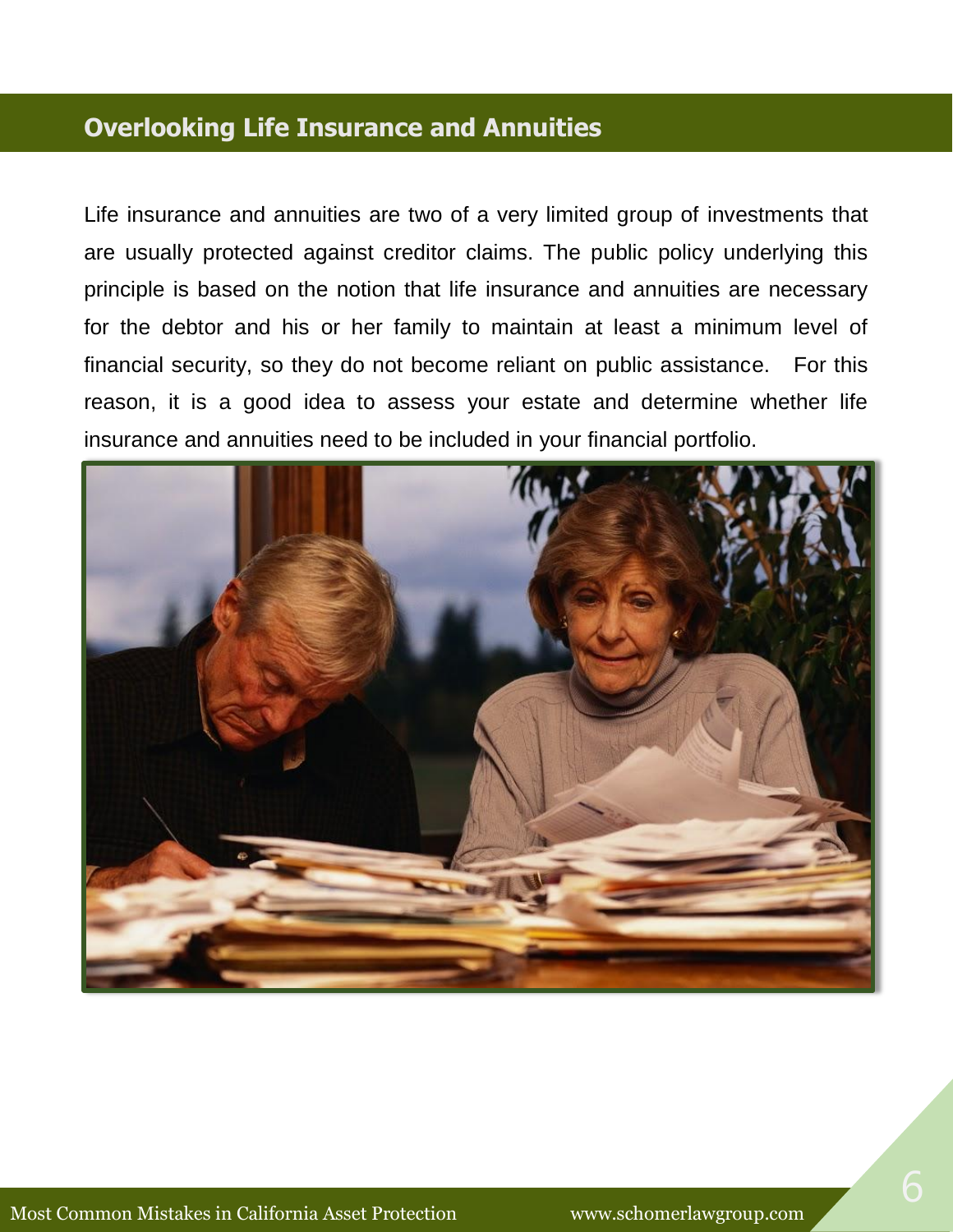#### **Neglecting to Update Your Plan**

The laws and regulations that govern or affect asset protection strategies are subject to change each year. This makes asset protection a fluid process. Furthermore, each client's personal circumstances are subject to change as well, over time, which can make provisions in an asset protection plan outdated or obsolete. In order to keep appropriate protections in place, it is crucial that you review your asset protection plan on a regular basis, while discussing any new legal developments with your estate planning attorney.

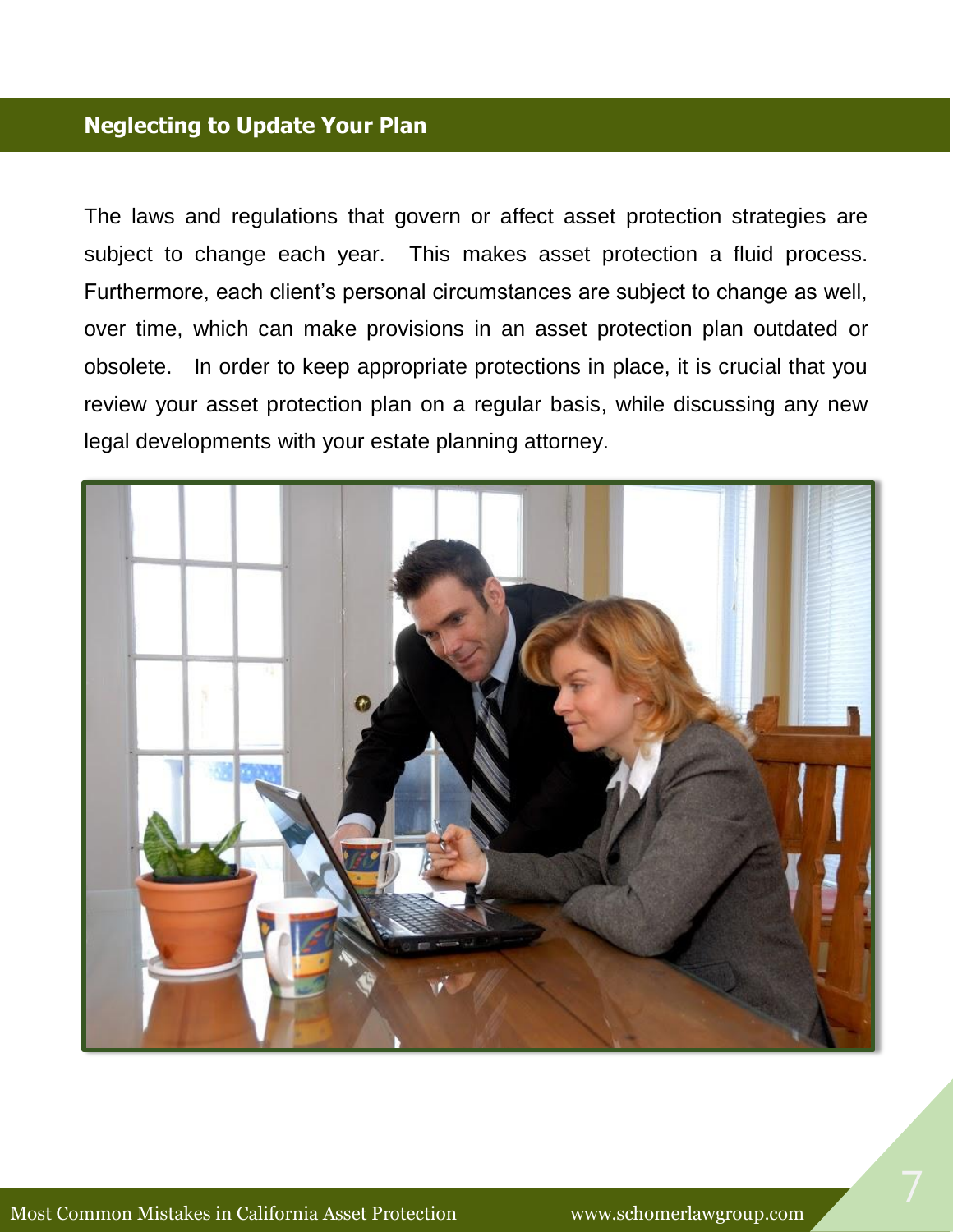#### **Retaining Too Much Control**

It is natural to seek to maintain control of your own wealth and assets. This natural desire does not disappear simply because you put an asset protection

plan in place. However, it is inherent in asset protection planning that an inverse relationship between the amount of control retained and the level of protection afforded. In other words, the more control you retain over property, the easier time a creditor will have accessing that property. For instance, a revocable living trust, which allows you to retain control, provides no asset protection precisely because it is revocable. Therefore, it is important that you resign as trustee to any existing trusts, in favor of an independent third-party.

If you have questions regarding

asset protection, or any other business or estate planning needs, please contact the Schomer Law Group either [online](http://www.schomerlawgroup.com/contact-us/) or by calling us at (301) 337-7696.